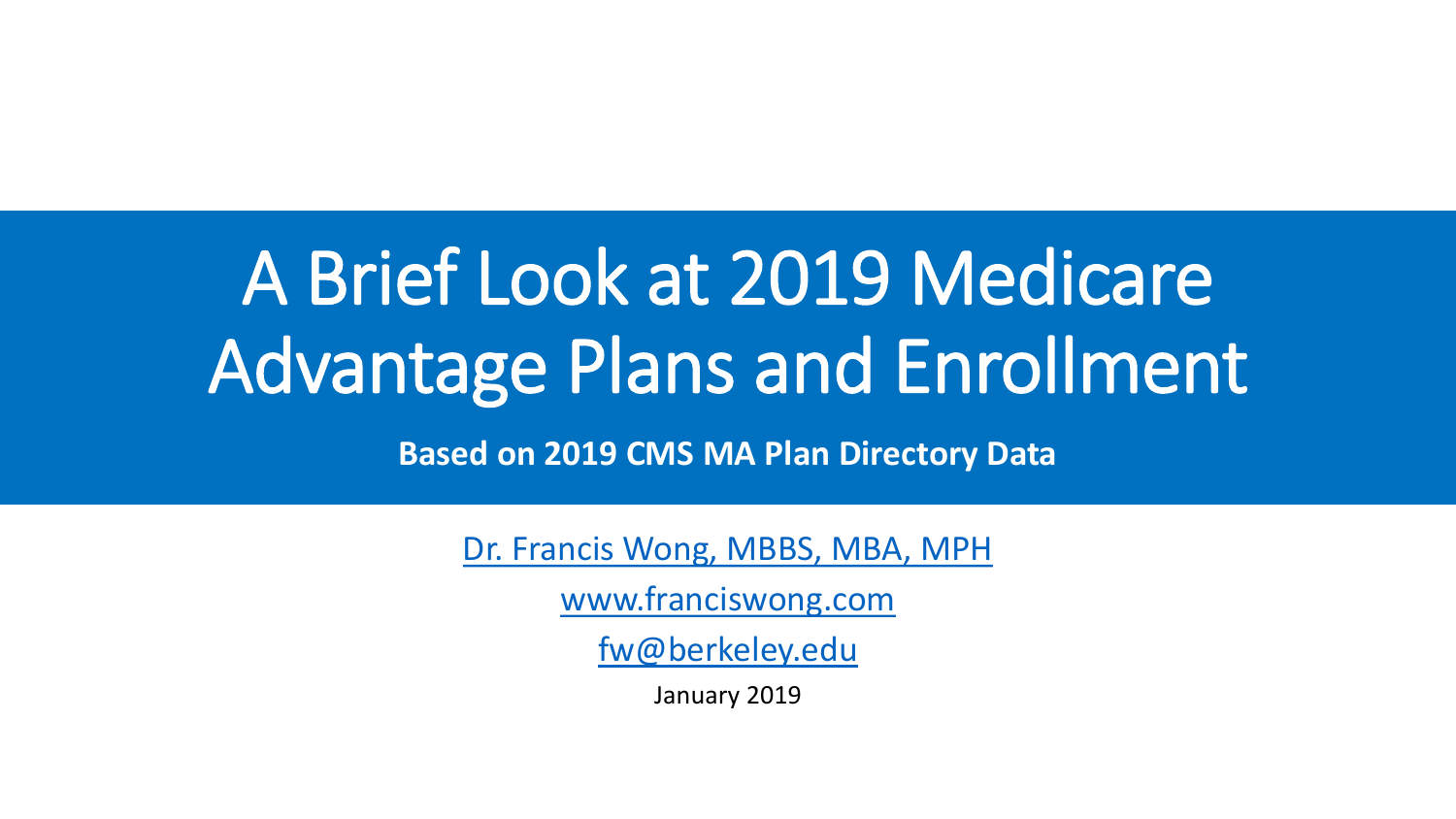## **Medicare Advantage enrollment is growing at a rapid pace, 9.3% in the past year HMO/HMOPOS plans make up the majority of share in terms of plan type**



Medicare Advantage: Total Enrollment by Plan Type

Total Medicare Advantage Enrollment for 2019: 22.3M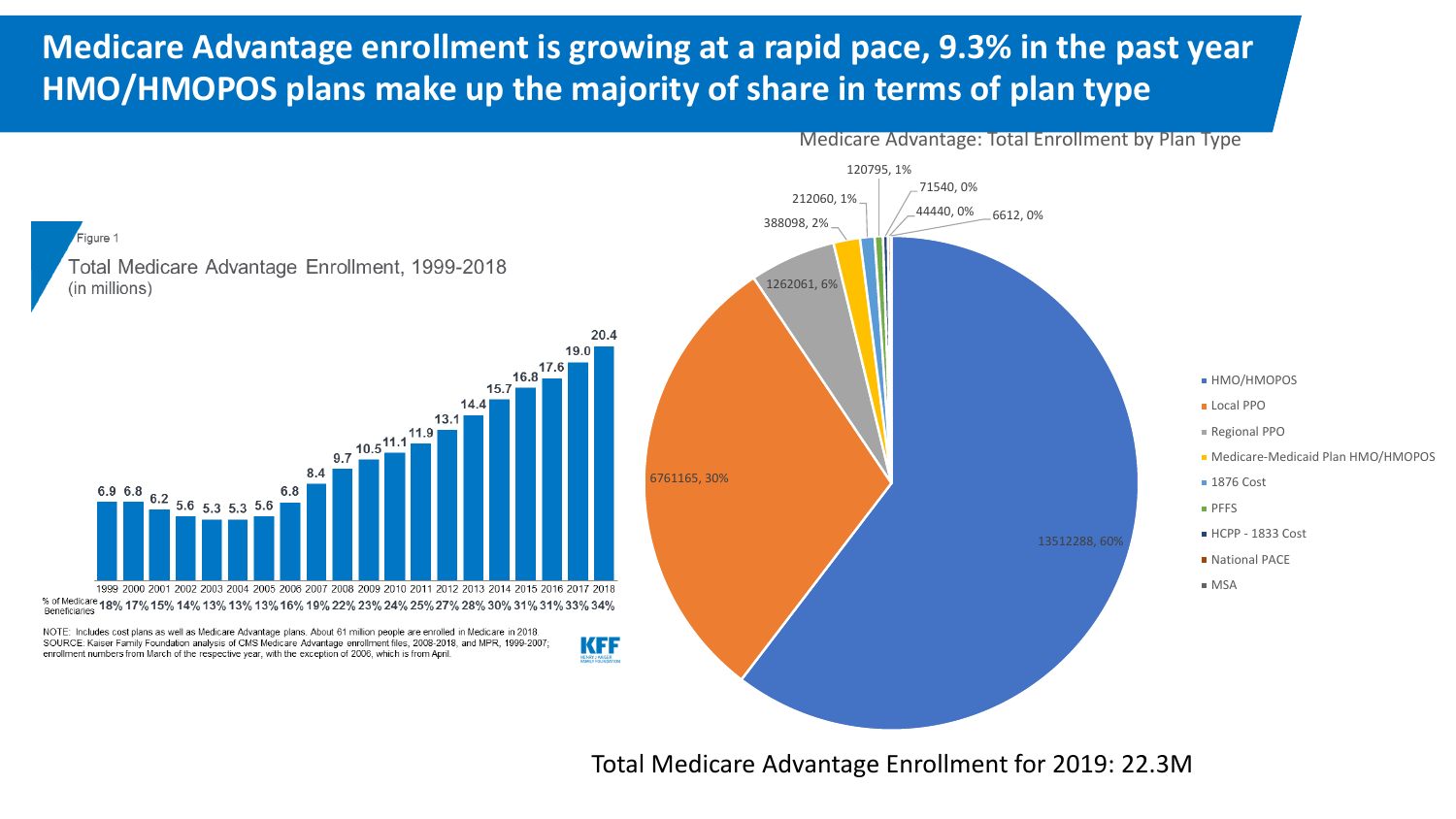## **Medicare Advantage market share is highly concentrated at the top with a total of 291 parent organization sponsors offering 731 Medicare Advantage Plans**